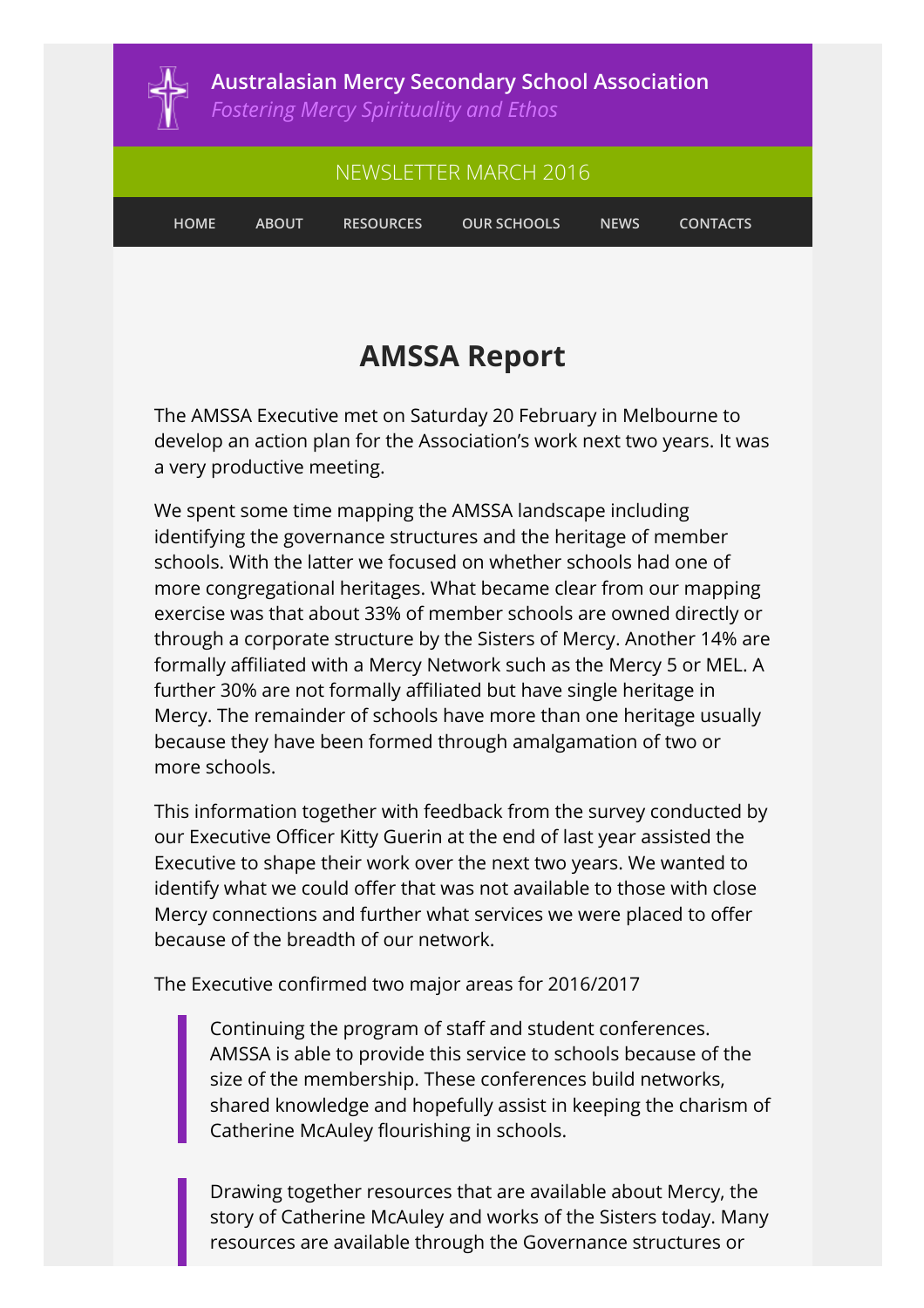are developed by individual staff or school members. Over the last twelve months a new AMSSA website has been launched and this provides a vehicle to provide access to resources through links to other websites and storing resources contributed by individual schools and teachers.

These two areas are incorporated into the Action Plan for 2016/2017. The plan is attached and also includes a focus on documenting Association protocols so that these are available for all member schools.

At the February meeting The Executive also conducted the review for the Executive Officer, Kitty Guerin. Kitty has now been in the 0.2 FTE role for two years. She brings great knowledge of the Mercy schools to the role and she has effectively and efficiently managed the work of the Association. As a result the Executive have now offered Kitty a further two year contract.

The Executive received a report on the AMSSA Student Conference being held in Sydney from Saturday 24 – Wednesday 28 September 2016. A save the date email was recently sent to Principals. This is a great opportunity for our students to gather together as 'Mercy students'. Thank you to the Sydney organising committee for the work that has been done.

*Julie Ryan*  President

**BACK TO TOP**  $\uparrow$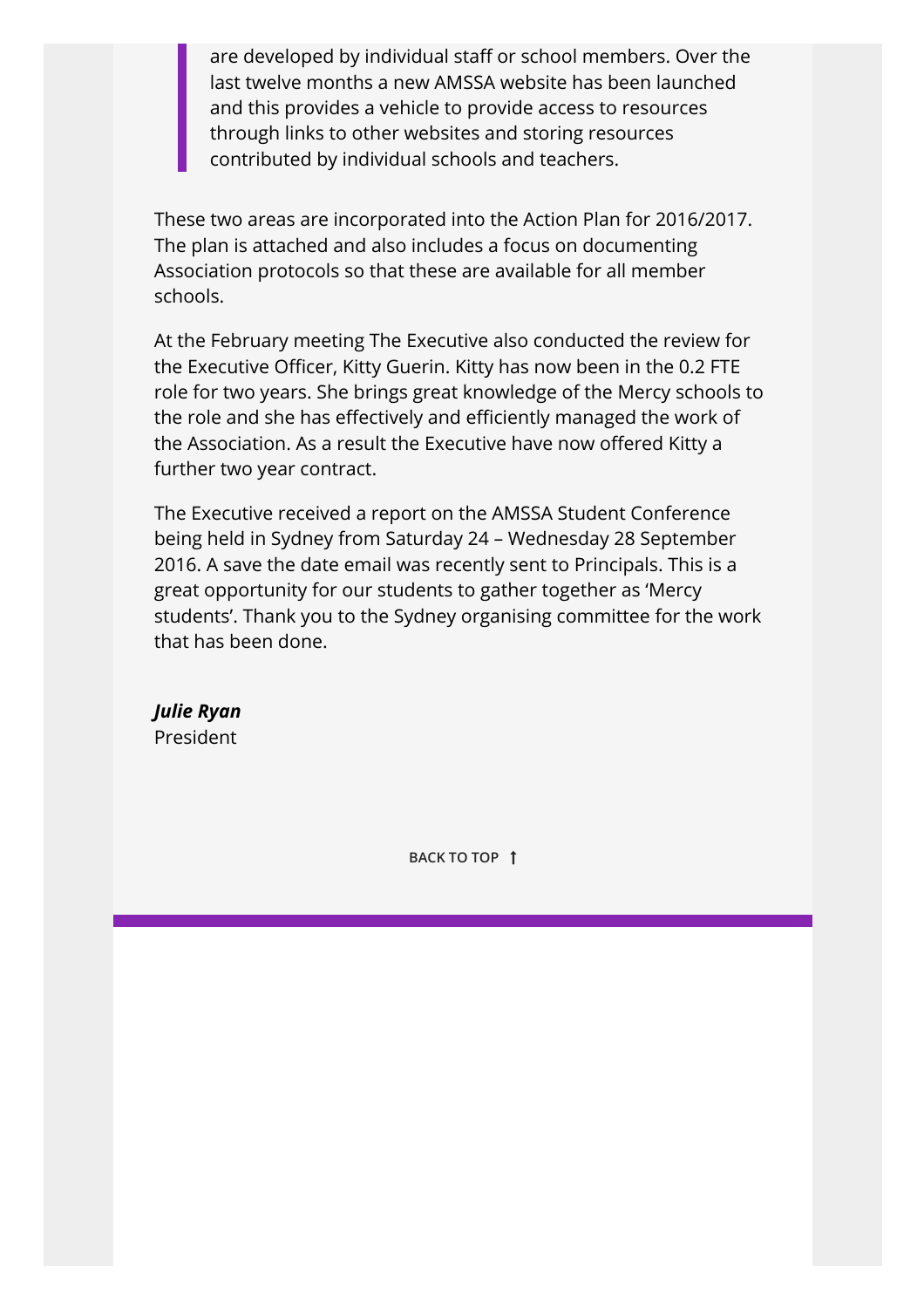

#### **Journey to Jabiru Sacred Heart College, Geelong**

On the 13th of September, 19 Year 10 students began the long journey to Jabiru Northern Territory. We were greeted by a warm welcome from the Girl's Academy before settling in for the week. Friendships were beginning to form as we spent the afternoon with the Girl's Academy.

A highlight event of our trip was a talk with the crocodile expert Gary Linger where we witnessed a croc release before seeing the crocodiles feed at high tide.

We marvelled at the breathtaking rock art and shared in the stories that go along with them from our group leader Meg. We really bonded together playing touch footy, soccer and AFL with the local community. At the school we painted the girl's nails, did their hair and practiced gymnastics on the grass.

A busy day walking through Nourlangie rock ended with the Gulyumbi River Cruise where we were in awe of the stories that our tour guide Tyron shared with us about their family and culture. They told us some of their dreamtime stories and we were amazed how much these stories matched science. We admired the usefulness of the land and how in touch the Aboriginal community is with the land.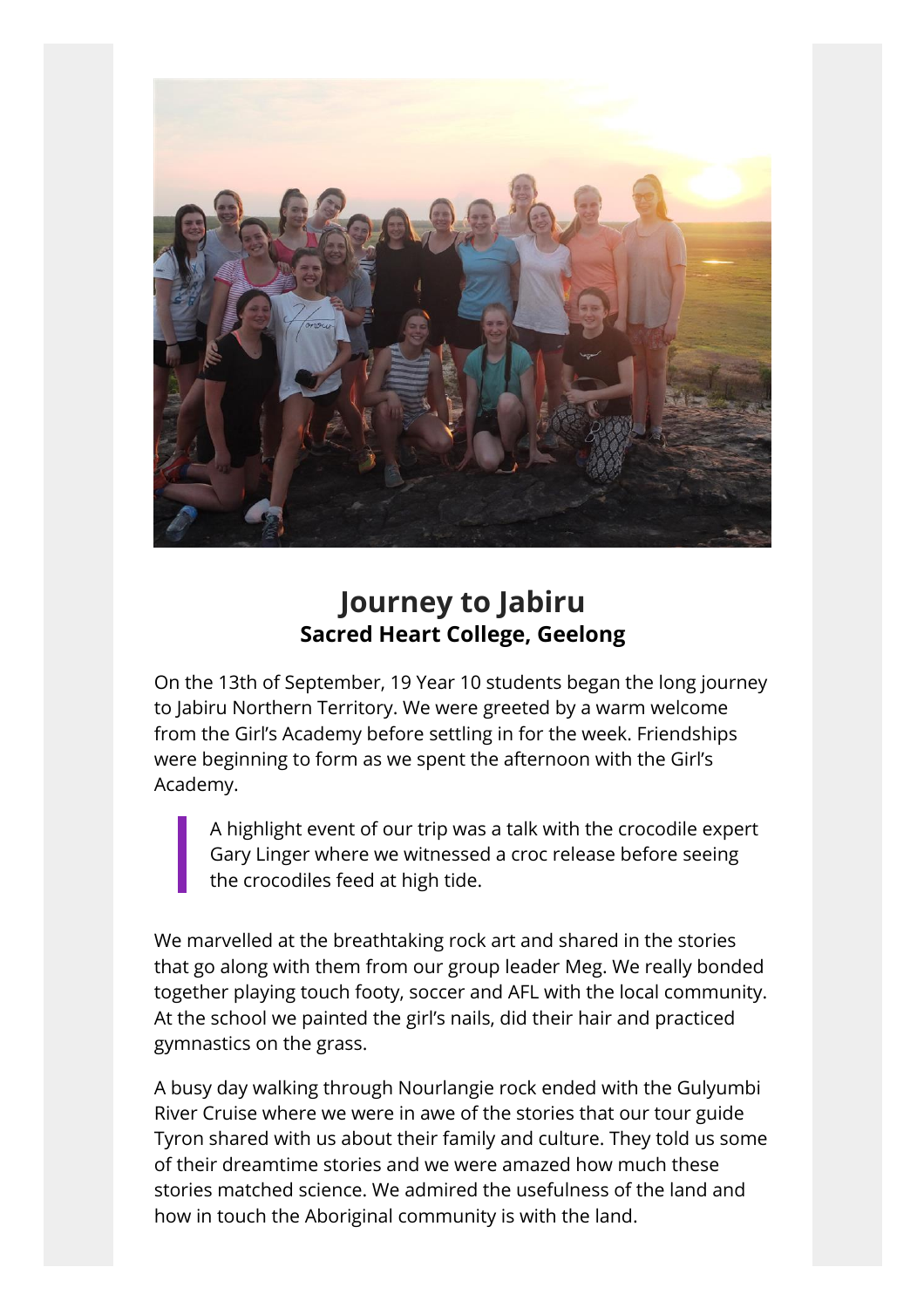Our bonds with the students drew closer as we engaged in a fitness session, basketball games and an overnight camping trip. We shared in the traditional food, magpie goose with both Lissey and Patsy. Going to Patsy's house was such an honour as we learnt so much and we were inspired by her skills and stories. As we sat around the fire made out of items from Patsy's property we reflected on how truly special and amazing the Aboriginal culture is.

We were stunned by the beautiful sunrise as we watched the birds flock to the mating site. Another momentous moment for us was at the sacred women's site. As a group we reflected and shared stories of important and influential women in our lives.

The sunset over Ubirr rock left us speechless as the serenity of the open plains was undeniably beautiful.

When we had free time we created a dance which we presented to the Girl's Academy. They also presented a dance that they wanted to share. We talked and bonded and reminisced about the marvellous trip we had experienced. When it was time to leave we were all deeply saddened. We did not want to leave the beautiful place and the bonds that we had created. We all vowed that we would come back again to strengthen the bonds already made. No camera could possibly catch the beauty of Kakadu. As a group we made life-long friendships and learnt things that no textbook or teacher could ever teach us.

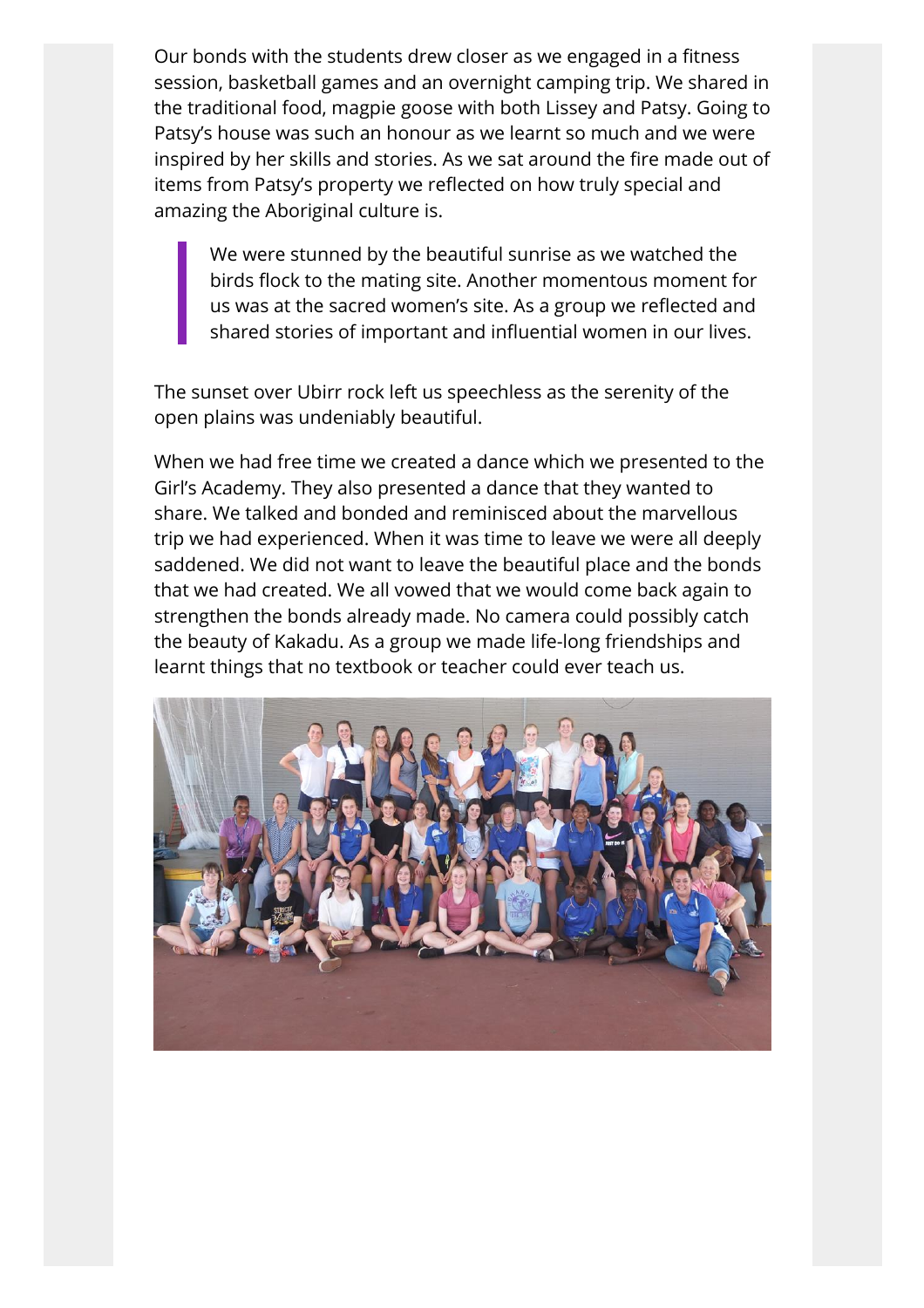

*Abbey Lynch and Charlotte Bucki-Smith (Year 10, 2015)*

**BACK TO TOP**  $\uparrow$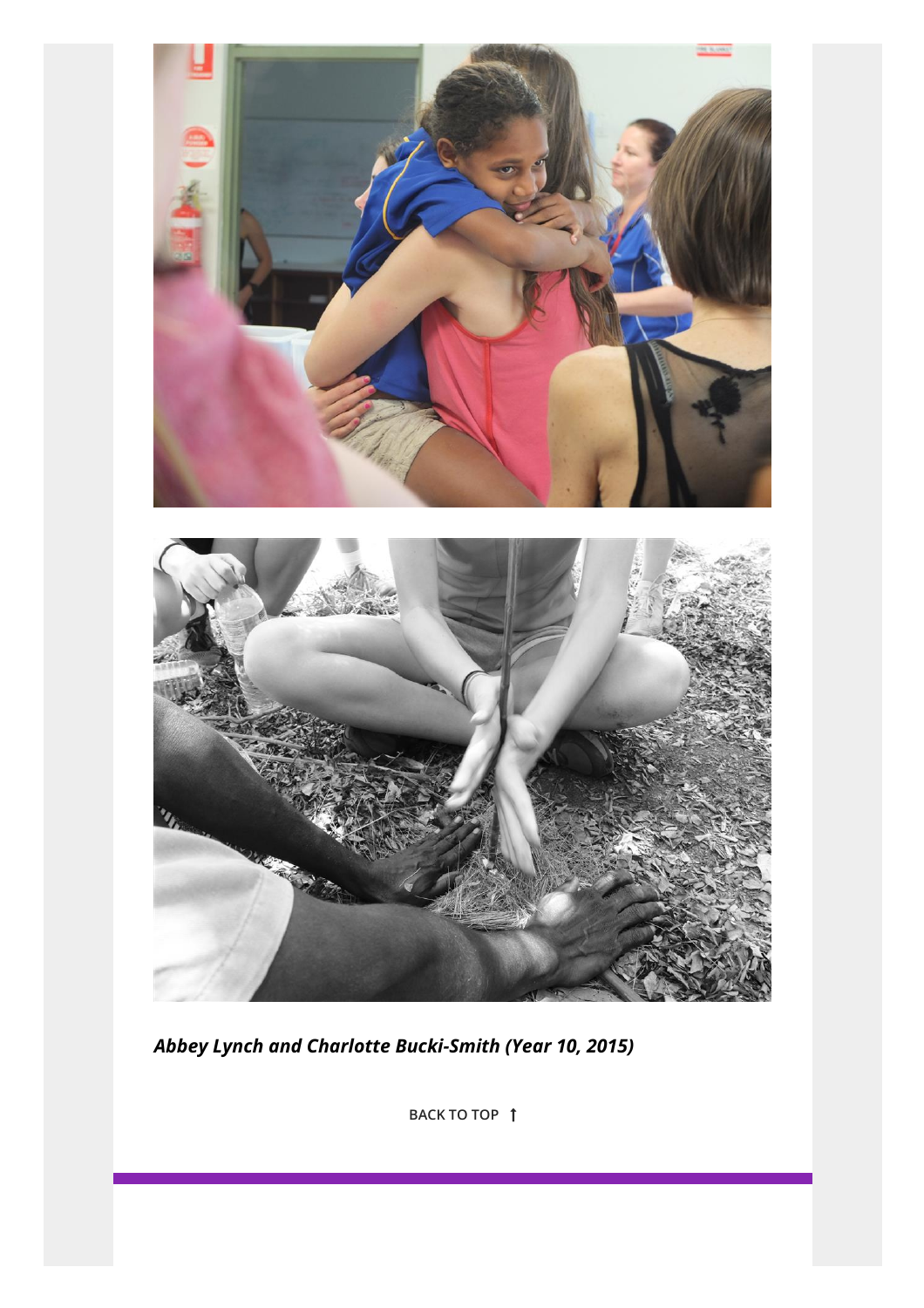

#### **Bishop Barry Jones' Farewell Marian College Christchurch**

At Marian College, we were saddened to hear the news recently that Bishop Barry Jones had passed away. Bishop Barry was the Proprietor of Marian, and he was always supportive of our college and interested in our progress. He celebrated Masses and many other events with us over the years.

It was an honour for our Kapa Haka and head girls to proudly represent Marian College at Bishop Barry's pōwhiri at Te Rangimāire Centre. The pōwhiri, a central part of Māori protocol, is a ceremony of welcome involving speeches, waiata (song) and hongi. Kapa Haka groups from all Catholic secondary schools in Christchurch performed a haka pōwhiri as Bishop Barry was taken into the chapel. The kaikōrero (speakers) on the paepae (orator's bench) reflected on Bishop Barry's strong connection and history with Te Rangimāire and the whānau/parishioners who established Te Rangimāire.

"...the pōwhiri was a very moving experience, and a lovely chance to be able to come together as a community to pay our respects to Bishop Barry. Thank you…(to) all those involved for giving us the opportunity to respect the work that Bishop Barry has done, and reflect on what a wonderful leader he was". *Hannah Everingham - Head Girl*

"I found it extremely moving and eye opening. It was incredible to see how much of an impact Bishop Barry had on the lives of our church community, and you could tell that there was an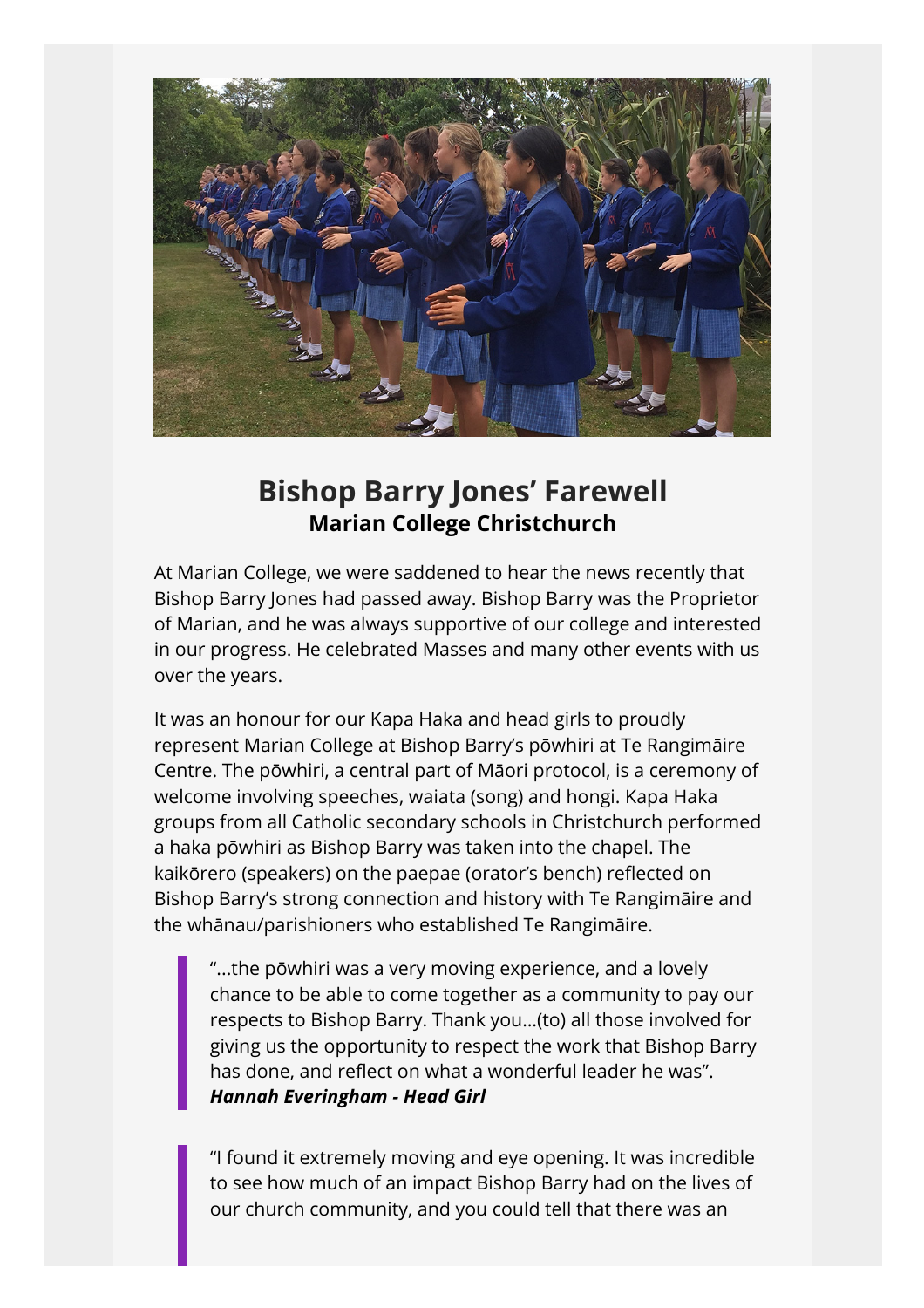enormous amount of love and respect for him which was very special to witness". *Claudia McKenna - Deputy Head Girl*

**BACK TO TOP** ů



## **OLMC Parramatta expands historic campus with Roseneath Cottage acquisition**

In late January 2016, the keys to the historic Roseneath Cottage were handed over to Our Lady of Mercy College Parramatta Principal, Stephen Walsh, as this local treasure became a part of the College's 127 year old campus in the heart of Parramatta.

Located on the corner of Ross Street and O'Connell Street, Roseneath Cottage is considered to be one of the best surviving examples of a colonial cottage exterior in the Parramatta/Cumberland area. The simple yet elegant sandstock brick cottage was built in 1837 for Janet Templeton who is believed to have been responsible for the introduction of the Merino Sheep to the colony of Victoria. The building has particular historical significance therefore due to its association with the early Australian wool industry.